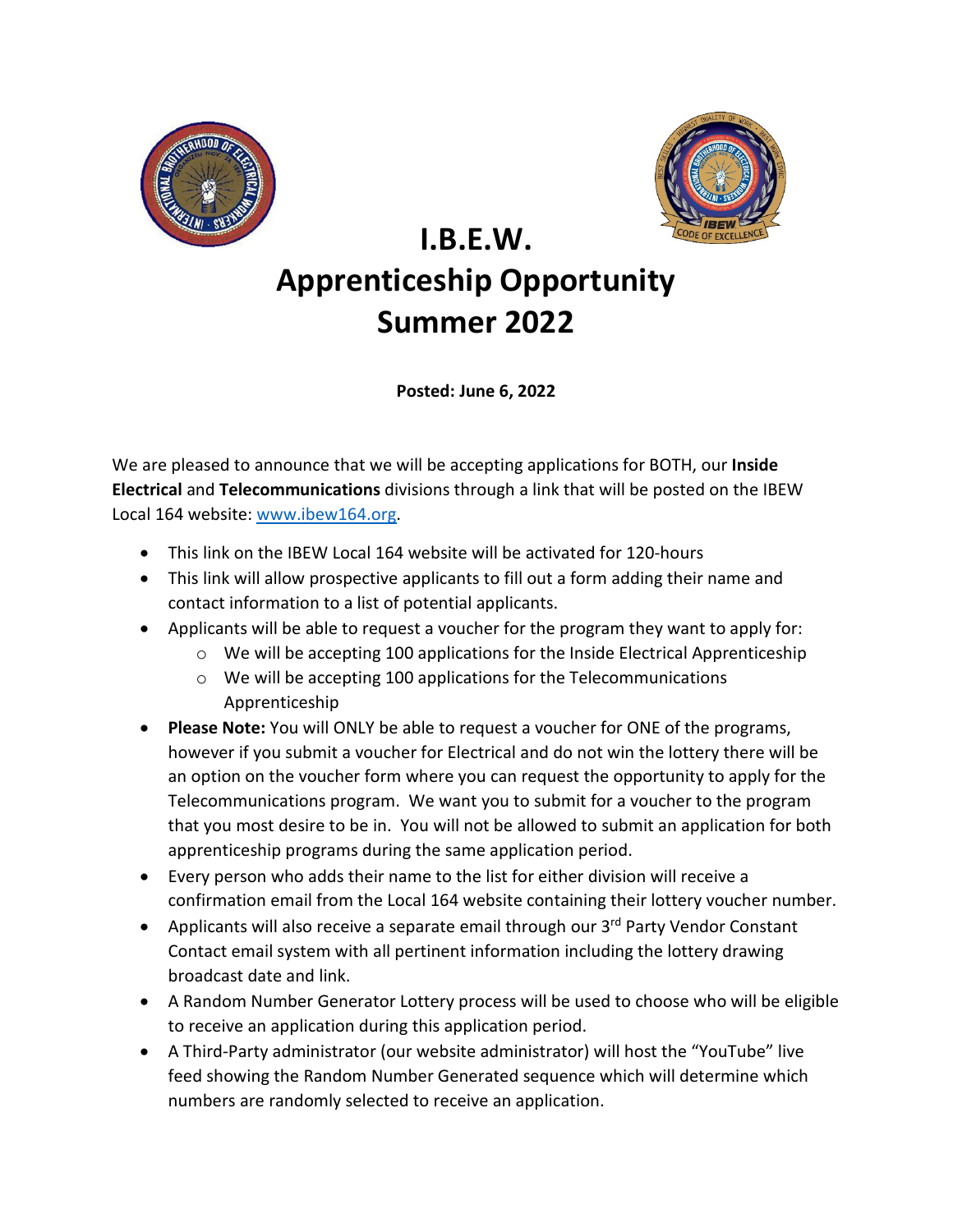- $\circ$  A separate drawing will be held for each division assuming there are more than 100 voucher requests per program.
- $\circ$  The broadcast date and link will also be posted to the IBEW Local 164 website.
- A voucher entitles the recipient to receive the full application which can be submitted digitally through an application submission portal on the IBEW Local 164 website or if they so choose, receive a physical paper application from the training academy which they can then fill out and return in person via appointment.
- Applicants will only be able to submit their name once for the lottery. If multiple submissions are made for the same application date, only the first submission will be eligible and entered into the voucher lottery.
	- o Any additional submissions will be invalid.
	- $\circ$  The local will NOT notify those with multiple submissions that their subsequent submissions are invalid however, we will accept all phone calls and emails for those that wish to confirm receipt or what their lottery number is.
- Persons may submit their name for the lottery each time the lottery is held until such time as they are selected.
- The Summer 2022 application event will take place as follows:
	- o The link will be active:
		- **From 12 Noon Tuesday, July 5, 2022** Until 12 Noon Saturday, July 9, 2022
	- $\circ$  The YouTube Live Random Number Generator drawing will take place at:
		- 12 Noon Monday, July 11, 2022
		- A separate drawing will take place for each division at that time
		- $\blacksquare$  Inside Electrical will be drawn first
		- Telecommunications will be drawn second
	- $\circ$  Voucher recipients will be notified via email within 24 hours following the Random Number Generator Drawing
	- o Applicants can apply for EITHER, our Inside Electrical Apprenticeship OR Telecommunications Apprenticeship, BUT NOT BOTH
	- $\circ$  The voucher recipients will have two ways to submit their application:
		- 1. Voucher recipients can submit their application online through a link provided to them through the Constant Contact email system.
		- 2. Voucher recipients can pick up their applications in-person via appointment at the Training Academy, recipients will call (201) 265-7273 x3233 for an appointment.
			- Completed applications and required documents are then to be submitted in-person via appointment, which will be sent by email through "Constant Contact" of the date and time, which will need to be confirmed by the applicant.